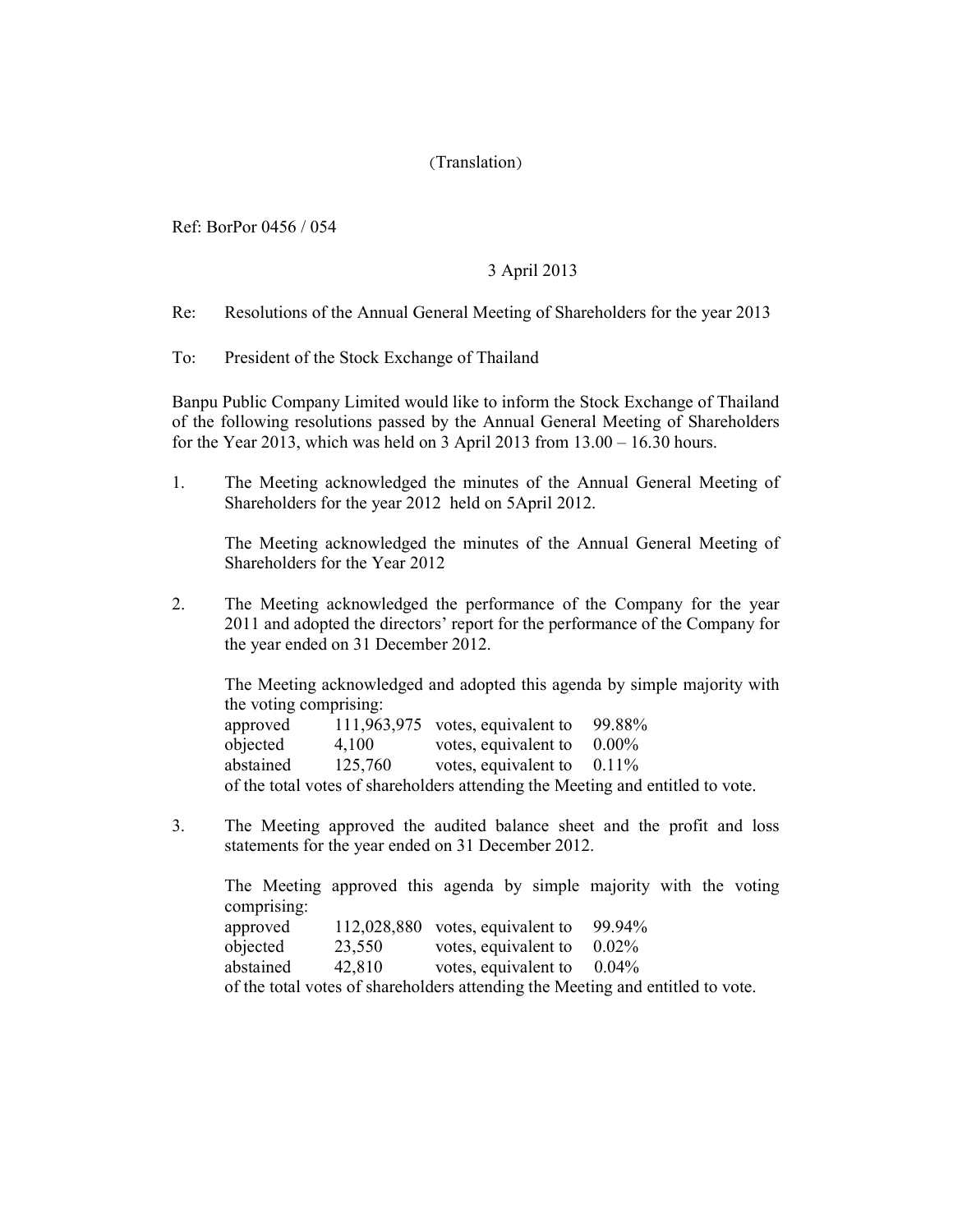4. The Meeting approved the distribution of annual profits and annual dividend payment at the rate of 18 Baht per share, which consists of the annual dividend for the period during January 1 to December 31, 2012 at the rate of 18 Baht per share (of which 9 Baht was paid as interim dividend on 26 September 2012). Thus, the remaining 9 Baht dividend for 2012 performance would be further paid out of the retained earnings and the profits from the operations during the period of July 1, 2012 to December 31, 2012 to the shareholders whose names appear on the Record Date as of 10 April 2013 and the share register book will be closed on 11 April 2013 for gathering the shareholders' names in accordance with the Section 225 of the Securities and Exchange Act B.E. 2535 as amended by the Securities and Exchange Act (No.4) B.E. 2551. The dividend would be appropriated from the corporate income tax – exempted profit on which shareholders are not entitled to tax credits. The dividend payment would be made on 26 April 2013. No appropriation of the profits to the legal reserve was required since the legal reserve has already reached 10% of the registered capital as stipulated by laws.

The Meeting approved this agenda by simple majority with the voting comprising:

approved 112,033,590 votes, equivalent to 99.95% objected 23,400 votes, equivalent to 0.02% abstained 38,250 votes, equivalent to 0.03% of the total votes of shareholders attending the Meeting and entitled to vote.

5. The appointment of directors in place of those retiring by rotation.

 Approval of the appointment of directors in place of those retiring by rotation. The Meeting reelected the 5 retiring directors to be the directors for another term, namely:

5.1 Mr.Somkiat Chareonkul Independent Director

 The Meeting approved this agenda by simple majority with the voting comprising:

| approved                                                                           | 109,538,841                                                           | votes, equivalent to | 97.71%                                                                |  |  |
|------------------------------------------------------------------------------------|-----------------------------------------------------------------------|----------------------|-----------------------------------------------------------------------|--|--|
| objected                                                                           | 1,387,350                                                             | votes, equivalent to | 1.24%                                                                 |  |  |
| abstained                                                                          | 1,179,749                                                             | votes, equivalent to | 1.05%                                                                 |  |  |
|                                                                                    | of the total votes of shareholders attending the Meeting and entitled |                      |                                                                       |  |  |
|                                                                                    | to vote.                                                              |                      |                                                                       |  |  |
| 5.2                                                                                | Mr. Rawi<br>Korsiri                                                   | Director             |                                                                       |  |  |
| The Meeting approved this agenda by simple majority with the<br>voting comprising: |                                                                       |                      |                                                                       |  |  |
| approved                                                                           | 107,616,732                                                           | votes, equivalent to | 96.00%                                                                |  |  |
| objected                                                                           | 4,327,148                                                             | votes, equivalent to | 3.86%                                                                 |  |  |
| abstained                                                                          | 162,060                                                               | votes, equivalent to | 0.14%                                                                 |  |  |
|                                                                                    |                                                                       |                      | of the total votes of shareholders attending the Meeting and entitled |  |  |

to vote.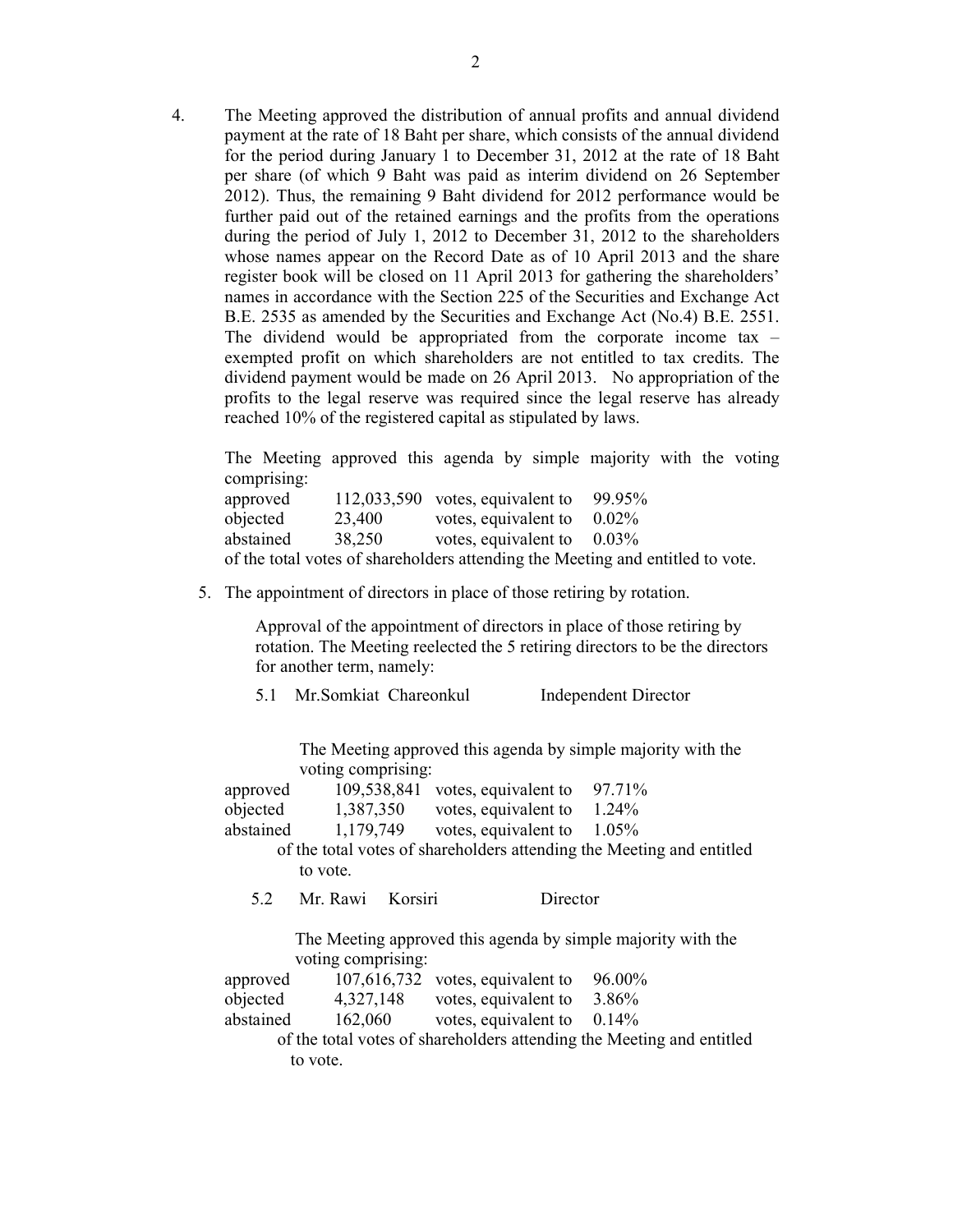5.3 Mr. Teerana Bhonmakapat Independent Director

The Meeting approved this agenda by simple majority with the voting comprising:

| approved                                                              |         | $111,927,527$ votes, equivalent to | 99.84%   |
|-----------------------------------------------------------------------|---------|------------------------------------|----------|
| objected                                                              | 23,753  | votes, equivalent to               | $0.02\%$ |
| abstained                                                             | 154,660 | votes, equivalent to $0.14\%$      |          |
| of the total votes of shareholders attending the Meeting and entitled |         |                                    |          |
| to vote.                                                              |         |                                    |          |

5.4 Mr. Chanin Vongkusolkit Director and Chief Executive Officer

The Meeting approved this agenda by simple majority with the voting comprising:

| approved  |         | 111,627,247 votes, equivalent to $99.57\%$                            |  |
|-----------|---------|-----------------------------------------------------------------------|--|
| objected  | 323,933 | votes, equivalent to $0.29\%$                                         |  |
| abstained | 154,760 | votes, equivalent to $0.14\%$                                         |  |
|           |         | of the total votes of shareholders attending the Meeting and entitled |  |
| to vote.  |         |                                                                       |  |

- 6. Approval of the directors' remunerations.
	- 1. Annual remunerations of 49 Million Baht for the year 2012 payable to all directors.
	- 2. Remunerations to all committees of the Company for the year 2013 would be maintained compared with the year 2012 with the following details:
		- 2.1. Remunerations to the Board comprising of
			- 2.1.1. monthly compensation payable to the Chairman at the rate of 78,000 Baht/month, Vice- Chairman 69,000 Baht/month and each of other Board members 60,000 Baht/month.
			- 2.1.2.meeting allowances to the Board payable only attending the meeting in person per meeting to the Chairman at the rate of 39,000 Baht, Vice-Chairman 34,500 Baht and each of other Non-Executive Board members 30,000 Baht;
		- 2.2. Meeting allowances to the Audit Committee payable only attending the meeting in person per meeting to the Chairperson at the rate of 46,800 Baht and each of the other committee members 36,000 Baht;
		- 2.3. Meeting allowances to the Corporate Governance and Nomination Committee and the Compensation Committee payable only attending the meeting in person per meeting to the Chairperson at the rate of 39,000 Baht and each of the other committee members 30,000 Baht.

The Meeting approved this agenda by votes not less than two-thirds with the voting comprising:

| approved  |        | $106, 183, 639$ votes, equivalent to | 99.88%   |
|-----------|--------|--------------------------------------|----------|
| objected  | 65,303 | votes, equivalent to                 | $0.06\%$ |
| abstained | 66.320 | votes, equivalent to                 | $0.06\%$ |